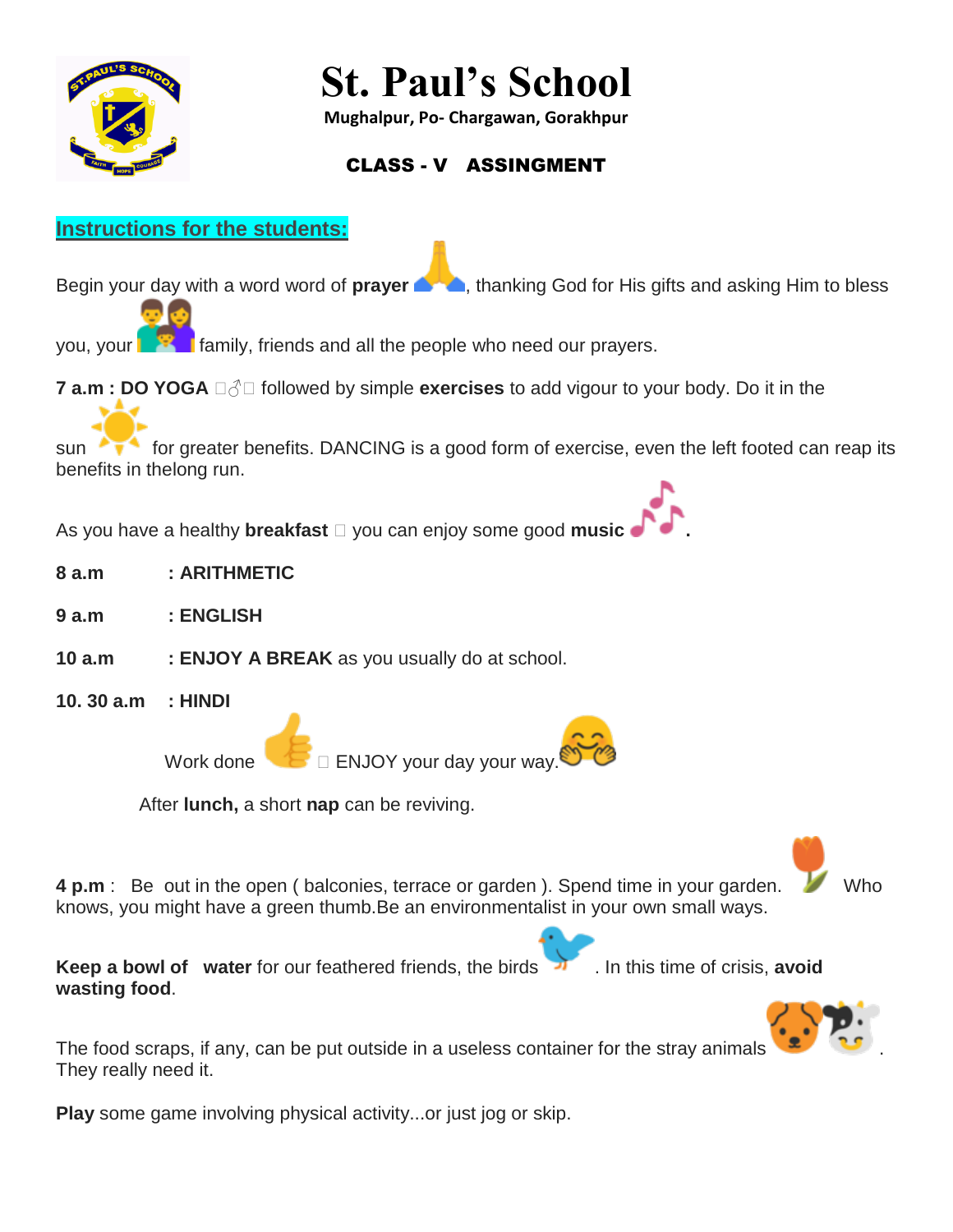The sky looks beautiful at dawn and dusk. Why not **capture** the scenic beauty in your

or paintings?

You can bring it to school when it reopens. It will be displayed on the notice board and the best ones will be awarded (provided you have taken all assignments seriously).



**NOTE - 10 difficult words from the assigned pages in every subject to be learnt and written on a daily basis**

Note: You can staple together unused pages of old note books and give it a new look using your creative ideas, if you have no new note  $\Box$  book to write in.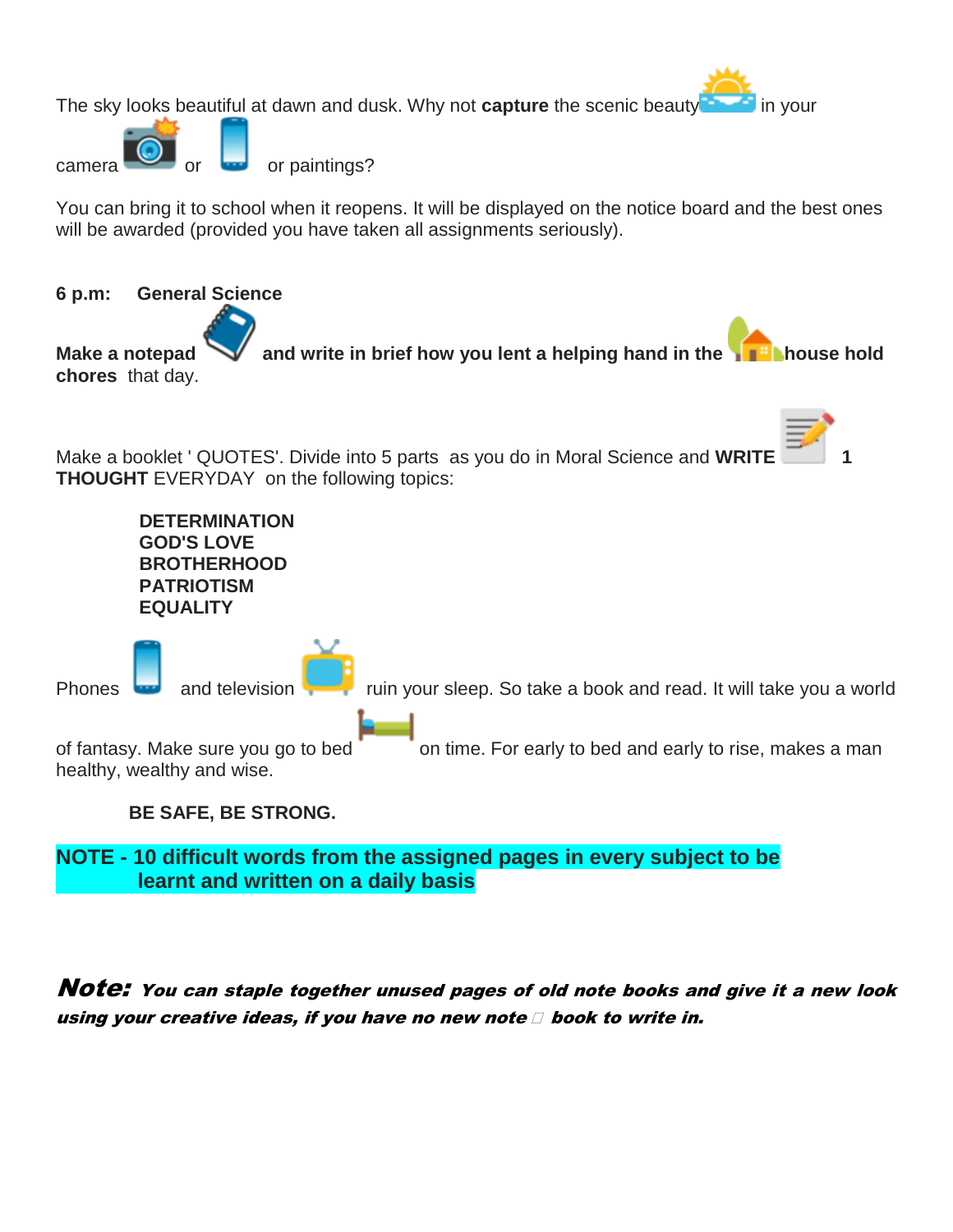#### **TIME TABLE FOR CLASS - V**

**LINK FOR BOOKS: -** 

### *<https://drive.google.com/open?id=1z2m82jpod-qqYTtzWfKKjIiWeYT2Yivb>*

|              | <b>MON</b>    | <b>TUE</b> | <b>WED</b>  | <b>THURS</b> | <b>FRI</b>    | <b>SAT</b>   |
|--------------|---------------|------------|-------------|--------------|---------------|--------------|
| <b>MATHS</b> | PAGES 1, 2    | PAGES 3, 4 | PAGES 5, 6  | PAGES 7,8    | PAGES 9, 10   | PAGES 11, 12 |
| <b>SCI</b>   | PAGES 1, 2, 3 |            | PAGES 4,5,6 |              | PAGES 7, 8, 9 |              |
| <b>ENG</b>   | PAGES 3,4     | PAGES 5, 6 | PAGES 7,8   | PAGES 9, 10  | PAGES 11, 12  | PAGES 13, 14 |
| <b>HINDI</b> | PAGES 5,6     |            | PAGES 7, 8  |              | PAGES 9, 10   |              |

#### **SOCIAL STUDIES ASSIGNMENT:**

- **Q1.** Which type of critical situation our country is facing today?
- **Q2.** Is coronavirus dangerous than any other disease? If yes/No then why?
- **Q3.** On an outline map of world mark the countries which are affected by the coronavirus.
- **Q4.** What steps Indian Government has taken to control covid-19 in our country?
- **Q5.** Define lockdown. What is the period of lockdown in our country? Which type of people are affected in these days the most? Paste the pictures of these people.
- **Q6.** Name the country and its city which is responsible for giving birth to coronavirus. Name the two rivers of this city.
- **Q7.** In India where is the hotspot of this virus?
- **Q8.** Arrange the following countries in descending order related with the spread of coronavirus-

**a.** France **b.** India **c.** China **d.** America **e.** Iran **f.** Italy.